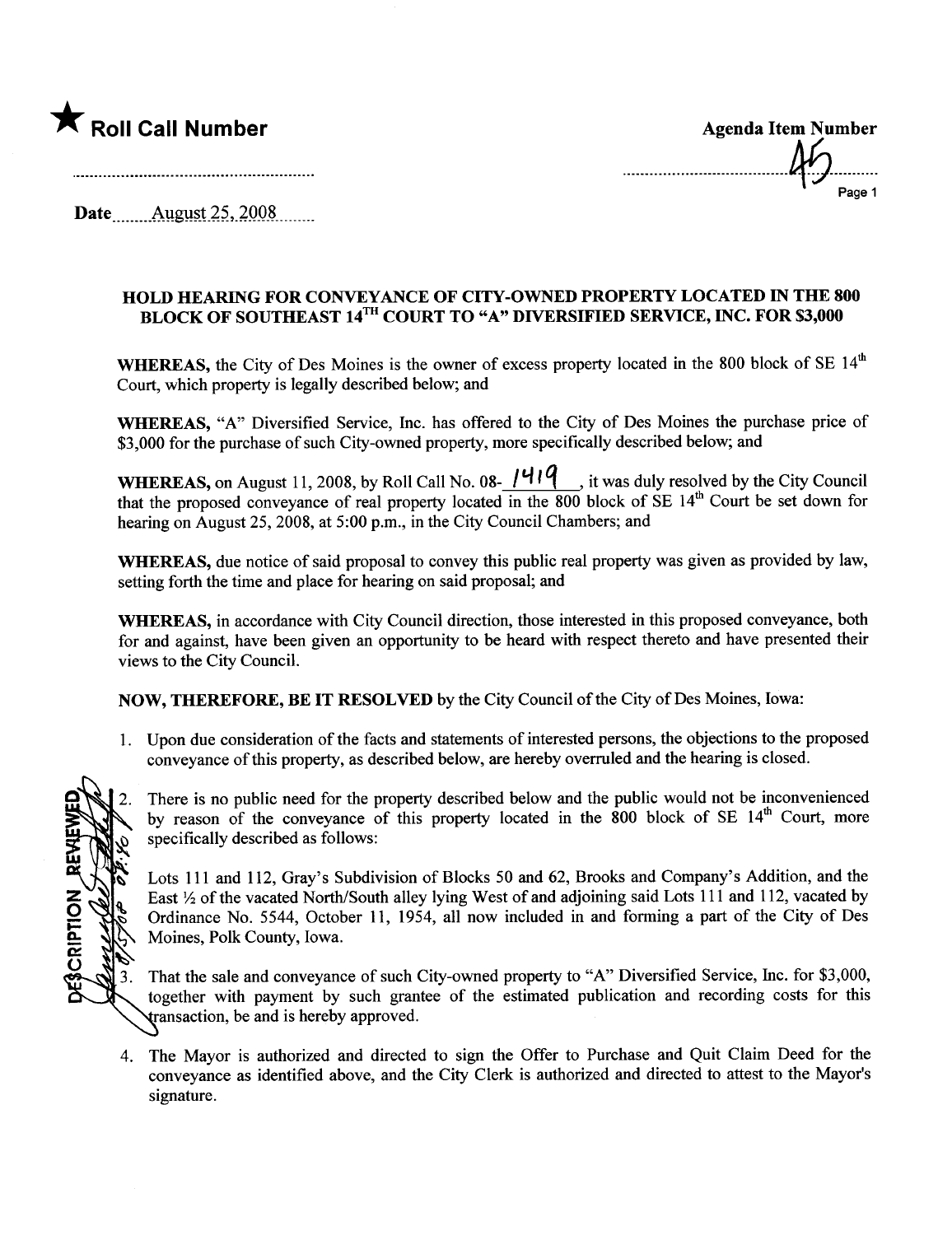

| <b>Agenda Item Number</b> |  |
|---------------------------|--|
| A <sup>6</sup>            |  |
| Page 2                    |  |

Date August 25, 2008

- 5. The City Clerk is authorized and directed to forward the original of this Deed, together with a certified copy of this resolution and of the affdavit of publication of the notice of this hearng, to the Real Estate Division of the Engineering Deparment for the purpose of causing said documents to be recorded.
- 6. The Real Estate Division Manager is authorized and directed to forward the original of the Deed, together with a certified copy of this resolution and of the affidavit of publication of the notice of this hearing, to the Polk County Recorder's Office for the purpose of causing these documents to be recorded.
- 7. Upon receipt of the recorded documents back from the Polk County Recorder, the Real Estate Division Manager shall mail the original of the Deed and copies of the other documents to the grantee.
- 8. The proceeds from the sale of this property will be deposited into the following account: 2008-09 CIP, Street Improvements, SE Connector - SE 6<sup>th</sup> to SE 14<sup>th</sup>, STR219, Page Street Improvements - 37.

(Council Communication No.  $513$ )

Moved by to adopt.

APPROVED AS TO FORM:

Ellinna f. nank **Assistant City Attorney** 

| <b>COUNCIL ACTION</b> | <b>YEAS</b> | <b>NAYS</b> | <b>PASS</b> | <b>ABSENT</b>   | <b>CERTIFICATE</b>                                                                                   |
|-----------------------|-------------|-------------|-------------|-----------------|------------------------------------------------------------------------------------------------------|
| <b>COWNIE</b>         |             |             |             |                 |                                                                                                      |
| <b>COLEMAN</b>        |             |             |             |                 | I, DIANE RAUH, City Clerk of said City hereby                                                        |
| <b>HENSLEY</b>        |             |             |             |                 | certify that at a meeting of the City Council of<br>said City of Des Moines, held on the above date, |
| <b>KIERNAN</b>        |             |             |             |                 | among other proceedings the above was adopted.                                                       |
| <b>MAHAFFEY</b>       |             |             |             |                 |                                                                                                      |
| <b>MEYER</b>          |             |             |             |                 | IN WITNESS WHEREOF, I have hereunto set my<br>hand and affixed my seal the day and year first        |
| <b>VLASSIS</b>        |             |             |             | above written.  |                                                                                                      |
| <b>TOTAL</b>          |             |             |             |                 |                                                                                                      |
| <b>MOTION CARRIED</b> |             |             |             | <b>APPROVED</b> |                                                                                                      |
|                       |             |             |             | Mayor           | City Clerk                                                                                           |